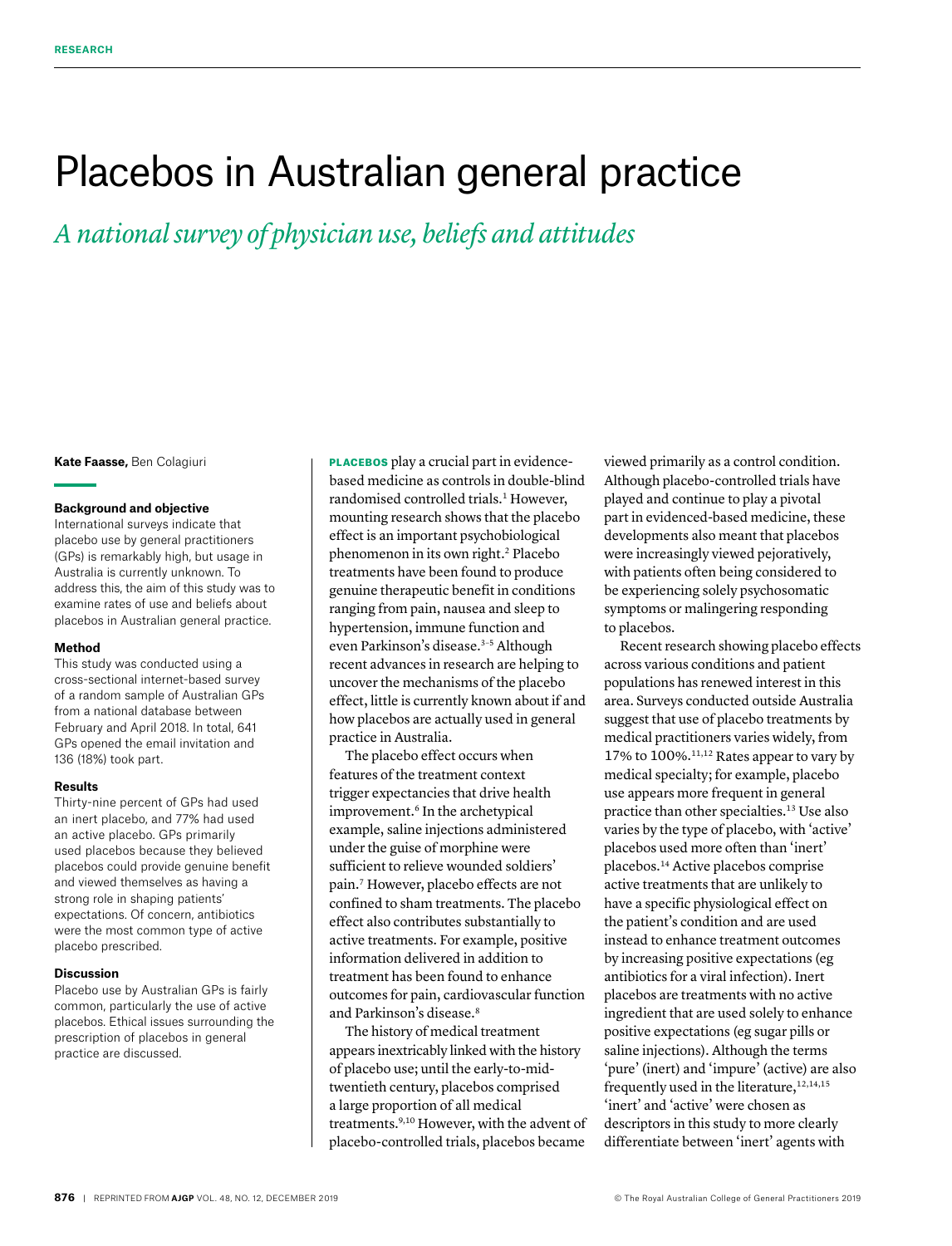no pharmacological or physiological activity and 'active' treatments.11–13,16,17 Because general practitioners (GPs) commonly define placebos as always being inert,<sup>18</sup> it was considered important to explicitly highlight the possibility that a treatment could be both active and used as a placebo. It is important to note, however, that these categories are not mutually exclusive. For example, saline nasal spray may be considered an inert placebo, but also has a specific active effect in reducing nasal obstruction. As such, the underlying disease process as well as the physician's intention to use a particular treatment to enhance expectations and facilitate the placebo effect – rather than to generate a specific treatment effect – are critical to determine whether a particular treatment is being used as a placebo.

Despite the apparent ubiquity of placebo use in medical practice around the world, it is unclear how frequently placebos are used by GPs in Australia. This study sought to determine how frequently both inert and active placebos are used by Australian GPs and to understand GPs' primary reasons for prescribing placebos, and their beliefs about the efficacy and ethics of placebo use. To our knowledge, this is the first attempt to estimate the prevalence of placebo use in any form of Australian medical practice.

## **Methods**

# **Participants**

Participants were recruited via an email to a random sample of 1543 GPs from a national Australian database (approximately 10%) through the Australian Medical Publishing Company. Ethical approval was obtained from the UNSW HREAP-C (File 2980). A link to the online questionnaire was sent via email on 28 February 2018, and a reminder email was sent on 9 April 2018. The questionnaire was closed on 21 April 2018. Participants were offered the chance to go in a draw for one of five \$100 gift cards.

# **Questionnaire**

The full survey can be accessed online (https://unswpsy.au1.qualtrics.com/ jfe/form/SV\_6SAsc7jyPFUJ6Zf). In line with previous research, the questionnaire asked about inert and active placebo use separately.<sup>14,19</sup> Inert placebos were defined for GPs as 'inert treatments like a sugar pill or saline injection that are prescribed to enhance patient expectations and improve outcomes via the placebo effect'. Active placebos were described to GPs as being 'active treatments prescribed solely or primarily to enhance treatment outcomes by increasing positive expectations – rather than through any specific physiological or pharmacological treatment effect'. Subsequent questions were based on these definitions.

Questions were adapted for the current study on the basis of previous research;14–16,20–22 two past studies reported using pilot testing to ensure question clarity<sup>15</sup> and face validity.<sup>14</sup> The current questionnaire was also pilot tested by a senior medical professional for question clarity and face validity. Participants were asked if they had ever used inert or active placebos in clinical practice, and follow-up questions assessed frequency of placebo use, types of placebos used and reasons for prescribing placebo treatments. Where participants responded 'no' to ever prescribing a type of placebo (inert or active), they were not asked the relevant follow-up questions about frequency, type and reasons for use for that placebo type. For type and reason items relating to inert placebos, participants were asked to select all options that applied. Because there are many possible treatments that could be used as active placebos for many different conditions, responses to these items were open-ended and coded by two independent raters with strong initial agreement ( $\kappa = 0.89$ ); discrepancies were resolved by discussion. All participants were asked about the appropriateness of prescribing placebos with and without deception in clinical practice, their perceptions of the potential for placebo treatments to have some genuine clinical benefit and their roles in shaping patient expectations and outcomes.14–16,20,21,23–25

## **Statistical analyses**

Overall, 33 (24.6%) of the participants had missing data for at least one variable and

9.4% of all values were missing. Multiple imputation was used to avoid possible bias due to data being missing not at random. This involved 100 iterations of imputation with automatic method selection and pooling these data. All analyses were carried out using SPSS v25.

# **Results**

#### **Participants**

A total of 641 (42%) GPs opened the email invitation and 139 clicked on the survey link. A reminder email was sent to those who had not opened the initial email. An additional 135 GPs opened this email and 35 clicked on the survey link. In total, 143 read the consent page, 139 consented to the study and 136 answered at least one question. Of recipients who opened the email invitation, 18% chose to participate in the study (9% of all email invitations). It took respondents an average of 8.56 minutes (standard deviation = 8.57) to complete the survey. Table 1 summaries the physician characteristics.

Our sample was similar to the demographics of all Australian GPs with regard to gender,<sup>26</sup> but, when compared with the entire population of Australian GPs, yielded a somewhat lower proportion of GPs aged <35 years (5% versus 14%) and a higher proportion of GPs aged 45–54 years (36% versus 24%) . In addition, GPs from Queensland were underrepresented (11% versus 22%) in the current study.

#### **Inert placebo use**

Table 2 shows frequency of use and beliefs about inert placebos. In total, 39% of respondents had used an inert placebo at some point in their careers. Of the total sample, 14% reported prescribing inert placebos in general practice once a month or more. The GPs estimated that for every 100 patients treated, on average 4.82 – or one in 20 – are given an inert placebo. The majority (57%) of GPs who prescribe placebos reported doing so because they believe placebos can provide genuine benefit. Respondents also reported prescribing inert placebos because a patient expected or requested treatment (40%), where no good active treatment exists (34%) or as an adjunct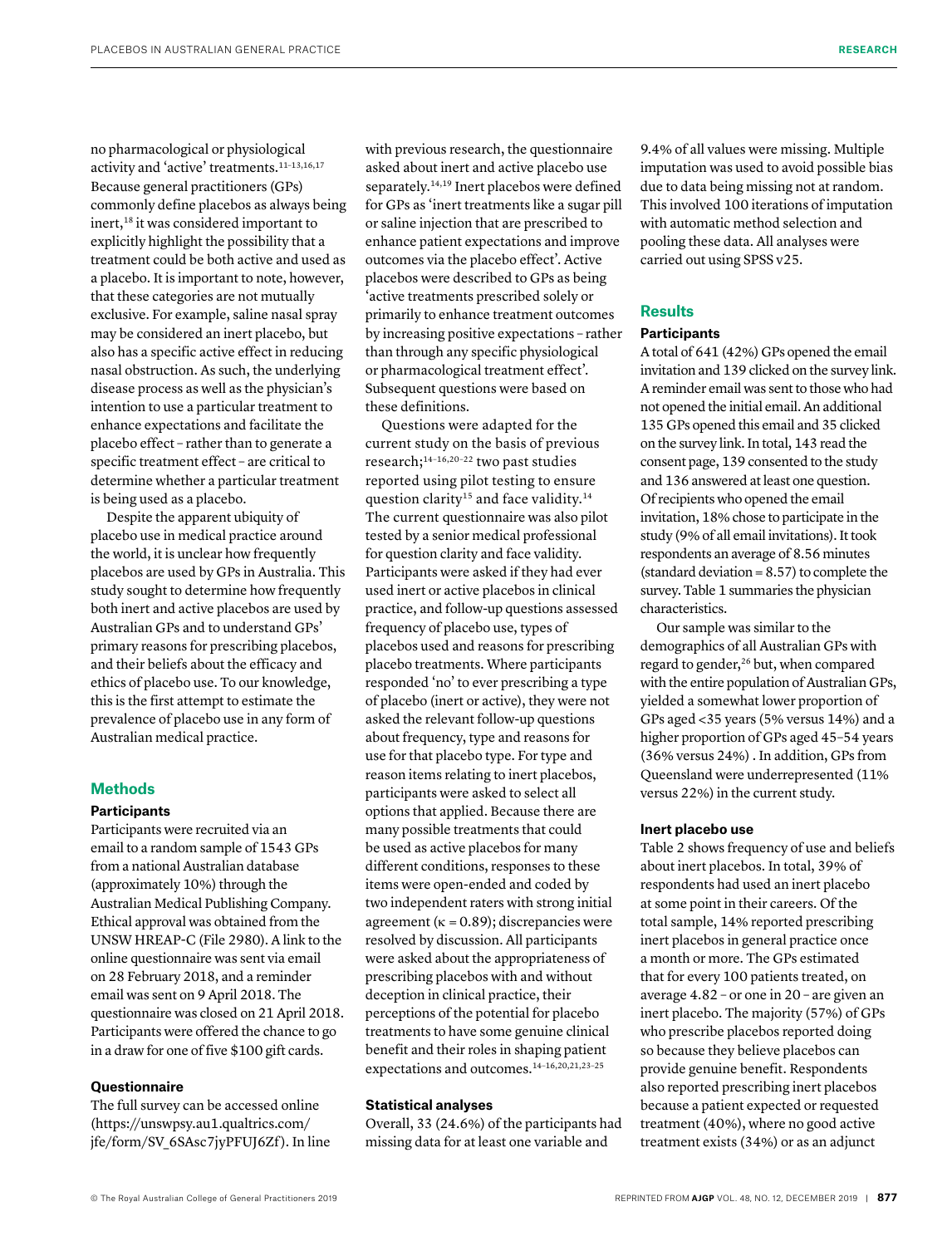to active treatment (25%). Fewer GPs reported prescribing placebos to treat symptoms believed to be psychosomatic (17%), medically unexplained (11%) or malingering (9%). The most commonly used inert placebo treatments were saline nasal spray (32%) and inert aqueous creams (23%).

## **Active placebo use**

Table 3 shows active placebo use. Overall, 77% of GPs reported prescribing active placebos during their careers, with 40% of respondents reporting active placebo use at least once per month. The GPs estimated that for every 100 patients treated, on average 8.33 – or one in 11 – are given

an active placebo. Active placebos were most commonly used to treat self-limiting viral infections (39%), sleep problems (21%) and pain-related conditions (21%). Antibiotics (for viral infections [42%]), vitamin or mineral supplements (17%) and complementary therapies (10%) were the most commonly prescribed active placebos. There was some overlap in the treatments that GPs described as inert and active placebos, with vitamin and mineral supplements frequently mentioned in both contexts.

# **Perceptions of use**

More than half (53%) of respondents said that deceptive placebo use was never

**Table 1. General practitioner sample characteristics compared with national figures from the Australian general practice workforce statistics 2016–1724**

| <b>Characteristic</b>                                        | $n$ (%)  | <b>Australia (%)</b>             |
|--------------------------------------------------------------|----------|----------------------------------|
| Gender (n = 136)                                             |          |                                  |
| Male                                                         | 74 (54%) | 45%                              |
| Female                                                       | 62 (46%) | 55%                              |
| Age in years ( $n = 136$ )                                   |          |                                  |
| ≤35                                                          | 7(5%)    | 14%                              |
| $36 - 45$                                                    | 28 (21%) | 25%                              |
| $46 - 55$                                                    | 49 (36%) | 24%                              |
| $56 - 65$                                                    | 35 (26%) | 23%                              |
| >65                                                          | 17 (13%) | 14%                              |
| State (n = 136)                                              |          |                                  |
| <b>ACT</b>                                                   | 4(3%)    | 2%                               |
| <b>NSW</b>                                                   | 52 (38%) | 30%                              |
| <b>NT</b>                                                    | 2(1%)    | 2%                               |
| Qld                                                          | 15 (11%) | 22%                              |
| <b>SA</b>                                                    | 12 (9%)  | 8%                               |
| Tas                                                          | 5(4%)    | 2%                               |
| Vic                                                          | 27 (20%) | 24%                              |
| <b>WA</b>                                                    | 19 (14%) | 10%                              |
| Practice (n = 136)                                           |          | <b>Mean (standard deviation)</b> |
| Years of practice                                            |          | 20.5 (11.9)                      |
| Days per week                                                |          | 4.0(1.48)                        |
| Note: Percentages may not add up to 100% because of rounding |          |                                  |

appropriate. In contrast, if placebos were prescribed openly with patients' knowledge, then 49% of GPs considered their use as sometimes or always appropriate, and only 18% said use was never appropriate. GPs generally endorsed the view that placebo treatments can have some genuine clinical benefit, though the range of these responses was quite large (median  $[m] = 6$ , range = 0-10). Respondents endorsed the notion that both positive and negative expectations play a part in shaping patient outcomes  $(m = 7)$ , and that the way they interact with patients influences patient expectations and outcomes both positively and negatively ( $m = 8$ ). The GPs also endorsed the idea that medical students could benefit from more training about the placebo effect  $(m = 7)$ .

## **Discussion**

A random national sample of Australian GPs were surveyed on their use of placebos. A substantial proportion – four in 10 – of Australian GPs surveyed reported prescribing an inert placebo in clinical practice, with approximately one in 20 patients being treated with an inert placebo. The GPs' most cited reason for prescribing inert placebo treatments was because they perceived placebo treatments to have genuine benefits for patients. This finding may reflect increased knowledge about the value of placebo effects.

The second most frequently stated reason given in the current study was because a patient expected or demanded a treatment. An estimated one in five patients makes at least one request for a prescription or other medical service during clinical consultations, and such requests substantially increase the likelihood of receiving the requested outcome.27 The decision to meet these demands may result from the increased time pressure in medical consultations or the need to expedite difficult interactions or to avoid negative patient responses to refusal.28 Choosing to administer a placebo may be an attempt to appease the patient while minimising the risk of harm from an unneeded medication. However, it is also concerning in the sense that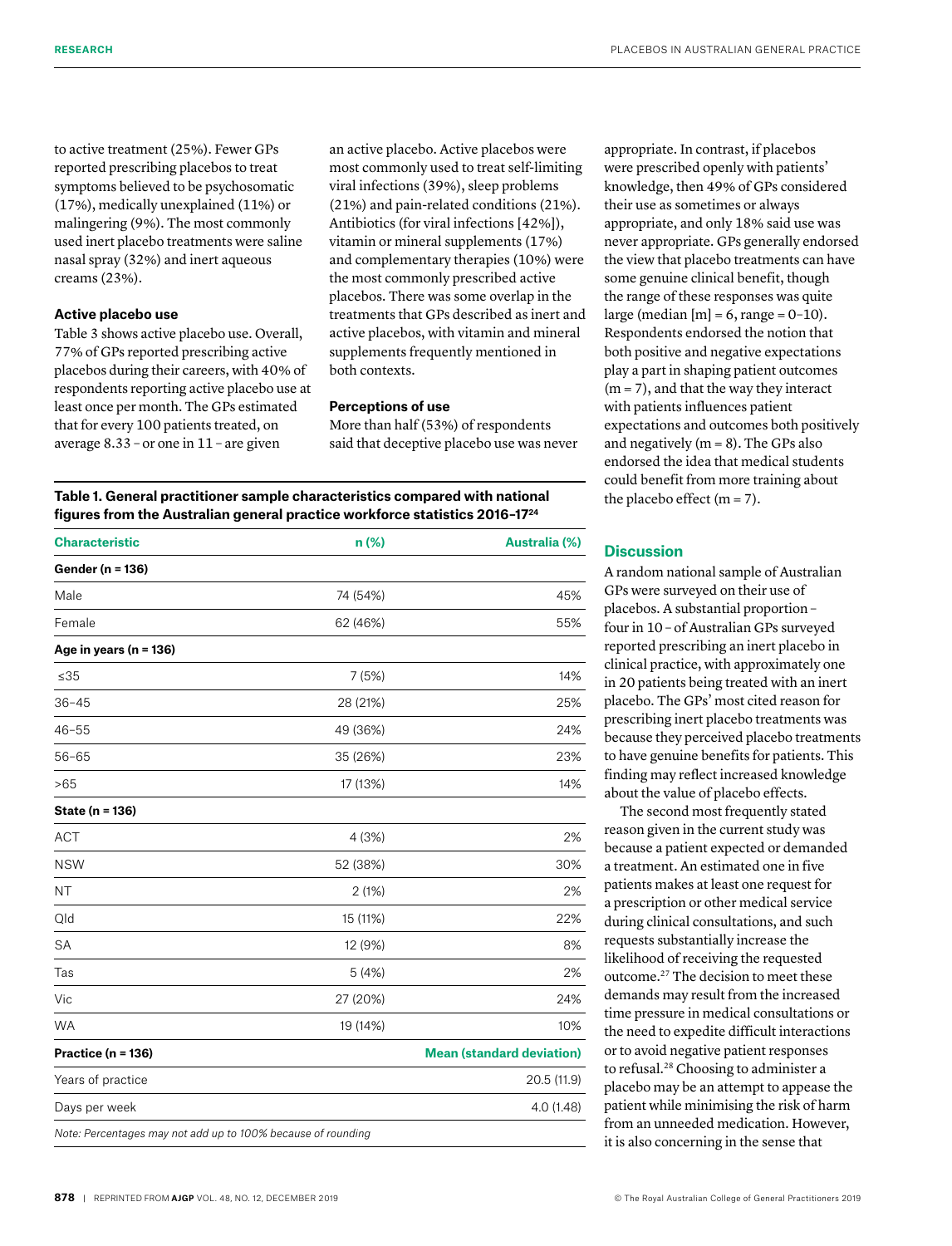providing placebos in this scenario may reinforce these patients' beliefs that every health complaint requires pharmacological intervention and that they must continue to ask for such treatments if not initially suggested by their treating practitioners. The number of GPs who report placebo use in response to patient requests or demands for prescriptions may be indicative of an unmet need in medical education to address how to best manage such situations, as well as the need for future research and more ongoing support among GPs. Medical ethics education may benefit more broadly from addressing the issues associated with placebo use in clinical practice.

Rates of active placebo use were double that of inert placebo use, with almost eight in 10 GPs surveyed having used active treatments solely or primarily to enhance positive expectations, and approximately one in 11 patients having been prescribed an active placebo. It is clear that active placebo use is more widespread than inert placebo use. This may be a function of treatment availability, with inert placebos being more challenging to procure. It may also be that the use of an active treatment as a placebo is seen as requiring less deception than an inert placebo. This level of use is concerning when considering the types of active placebos used. In the current sample, approximately one in five GPs reported prescribing antibiotics for suspected viral infections when asked about common scenarios for active placebo use. This is troubling given the increasing evidence that such practices are linked to antibiotic resistance.<sup>29</sup>

A recent systematic review found that between 17% and 80% of physicians outside Australia had used inert placebos in practice.12 This places the rate of use in Australia (ie 39%) in the low-to-mid range of this estimate. The substantially higher rate of active (77%) relative to inert placebo use in Australia is consistent with data from other countries, which show that the majority (up to 100%) of medical practitioners report prescribing active placebos.12,15 In a UK sample, 97% of GPs reported prescribing active placebos in clinical practice,<sup>14</sup> suggesting that Australian GPs might use active placebos

# Table 2. Frequency, rationale, and beliefs about inert placebo use

| Response                                    |                                |  |
|---------------------------------------------|--------------------------------|--|
| Frequency of use (n = 136)                  | n (%; 95% confidence interval) |  |
| Never used                                  | 84 (61%; 53, 70)               |  |
| Used at least once                          | 53 (39%; 31, 47)               |  |
| At least once/week                          | 6 (4%; 2, 10)                  |  |
| At least once/month                         | 14 (10%; 6, 17)                |  |
| At least once/year                          | 11 (8%; 4, 14)                 |  |
| Less than once/year                         | 22 (16%; 11, 23)               |  |
| Types of inert placebos (n = 53)            |                                |  |
| Saline nasal spray                          | 17 (32%; 21, 46)               |  |
| Inert aqueous cream                         | 12 (23%; 13, 36)               |  |
| Saline injections                           | 7 (13%; 6, 25)                 |  |
| Prepared placebo pill/capsule               | 6 (11%; 5, 23)                 |  |
| Sugar pill/artificial sweetener             | 4 (8%; 2, 18)                  |  |
| Saline infusion                             | 2 (4%; 0, 13)                  |  |
| Other                                       | 23 (43%; 31, 57)               |  |
| Ethics of use $(n = 136)$                   |                                |  |
| With deception                              |                                |  |
| Always appropriate                          | 1 (1%; 0, 4)                   |  |
| Sometimes appropriate                       | 18 (13%; 8, 20)                |  |
| Occasionally appropriate                    | 45 (33%; 26, 41)               |  |
| Never appropriate                           | 72 (53%; 45, 61)               |  |
| Without deception                           |                                |  |
| Always appropriate                          | 22 (16%; 11, 23)               |  |
| Sometimes appropriate                       | 45 (33%; 26, 41)               |  |
| Occasionally appropriate                    | 44 (32%; 25, 41)               |  |
| Never appropriate                           | 25 (18%; 13, 26)               |  |
| Reason for use $(n = 53)$                   |                                |  |
| Provide genuine benefit                     | 30 (57%; 43, 69)               |  |
| Patient expects/requests treatment          | 21 (40%; 28, 53)               |  |
| Option when no good active treatment exists | 18 (34%; 23, 47)               |  |
| Adjunct to active treatment                 | 13 (25%; 15, 38)               |  |
| Diagnose whether symptoms are psychosomatic | 9 (17%; 9, 29)                 |  |
| Treat medically unexplained symptoms        | 6 (11%; 5, 23)                 |  |
| Diagnose patient malingering                | 5 (9%; 4, 21)                  |  |
| Other                                       | 5 (9%; 4, 21)                  |  |
|                                             |                                |  |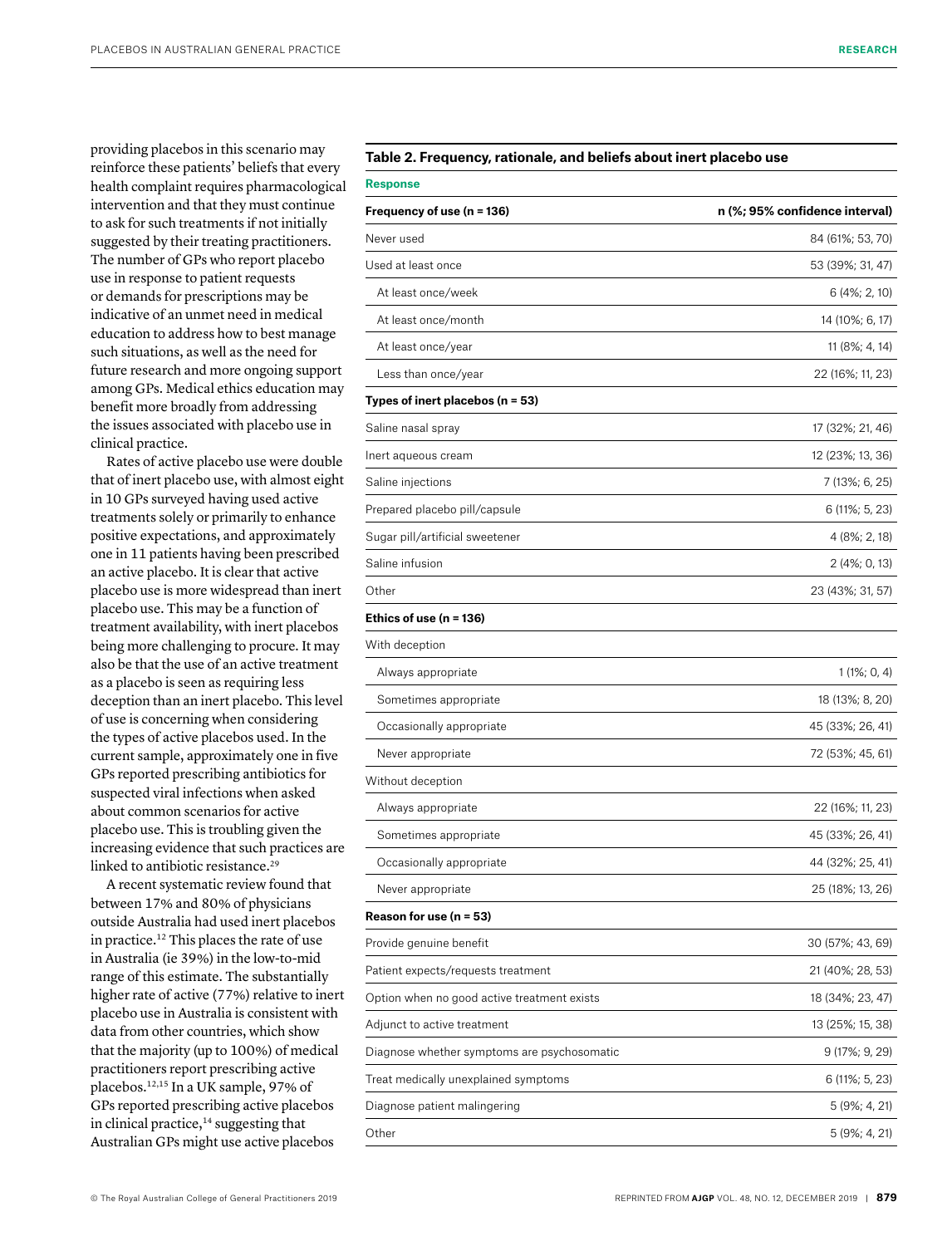## **Table 2. Frequency, rationale, and beliefs about inert placebo use (cont'd)**

| <b>Response</b>                                                                                      |                              |
|------------------------------------------------------------------------------------------------------|------------------------------|
| Beliefs about placebo effects (n = 136)                                                              | Median (interquartile range) |
| Placebo treatment can have genuine clinical benefit for at least<br>some patients                    | $6(4-8)$                     |
| Patient expectations play a role in shaping their positive health<br>outcomes via the placebo effect | $7(6-9)$                     |
| Patient expectations play a role in shaping their negative health<br>outcomes via the placebo effect | $7(5-8)$                     |
| The way I interact with a patient can influence positive patient<br>expectations and outcomes        | $8(7-9)$                     |
| The way I interact with a patient can influence negative patient<br>expectations and outcomes        | $8(7-9)$                     |
| Medical students could benefit from learning more about the<br>placebo effect and how to harness it  | $7(6-8)$                     |
| CI, confidence interval                                                                              |                              |

comparatively less. When interpreting the current results in light of previous research, it should be noted that previous studies had higher response rates than the current study (36-100%.)<sup>12,14,19</sup> In addition, data from these studies were published between 1973 and 2013. Given the recent increased interest in the placebo effect, both in research and media coverage, increased placebo literacy among physicians may also have influenced results. Future systematic reviews of placebo use in clinical practice should look at changes in use and beliefs over time.

Views about the ethics of placebo use were closely linked to whether deception was involved: almost all participants (86%) believed that placebo use was never or only occasionally appropriate if it involved deceiving patients. However, only 53% of respondents believed that deceptive placebo use was never appropriate; that is, almost one in two could imagine scenarios in which the deceptive use of an inert placebo treatment might be warranted. Further post-hoc analysis of the current results indicates that participants' responses to this question appear to be linked to their stated reasons for placebo use. Those who reported prescribing placebos for genuine psychological or physiological benefit were significantly more likely to endorse deceptive placebo

use than other respondents  $(P = 0.003)$ . As noted in previous discussions of placebo use in clinical practice,<sup>18</sup> deceptive placebo use presents a conflict between the ethical principles of beneficence (prescribing placebos if they have benefit for the patient) and respect for patient autonomy (not deceiving one's patient). Some ethicists argue that placebo administration with deception is never acceptable,<sup>30</sup> while others suggest that in some circumstances this practice may be acceptable.<sup>31</sup> The results of the current study suggest that individual GPs may be weighting these principles differently when making judgements about the appropriateness of deceptive placebo use.

The use of non-deceptive, or openly prescribed, placebos may also offer some resolution to this ethical conflict.32 More than 80% of respondents described placebo use as being appropriate – at least occasionally – if patients were not deceived. However, it is interesting that 50% of the respondents believed that openly prescribed placebos were occasionally or never appropriate to use, and only 16% of GPs believed that non-deceptive placebo use was always appropriate, given that this open placebo use suggests ethical prescribing. Again, post-hoc analysis revealed that responses appeared to be linked to reasons for placebo use; those who reported prescribing placebos because they believed them to produce genuine benefits were significantly more likely to also hold more positive beliefs about the appropriateness of open placebo use when compared with other respondents  $(P = 0.015)$ . GPs surveyed generally held positive views about the potential for placebo treatments to have genuine clinical benefit, and typically endorsed that patient expectations and physician influences can shape patient outcomes, both positively and negatively. Interestingly, the majority of GPs surveyed believed that medical trainees could benefit from learning more about the placebo effect and how to harness it.

These findings have important clinical and ethical implications. First, it is encouraging that the primary motivation for prescribing placebos is to provide clinical benefit, although a smaller proportion of GPs surveyed reported prescribing placebos to identify psychosomatic complaints or malingering, which could compromise the patient-practitioner relationship.<sup>33</sup> Second, the current sample of Australian GPs deemed non-deceptive placebo use more far more appropriate than deceptive use. This is again encouraging as it aligns with international consensus guidelines discouraging deceptive placebo administration in clinical practice.<sup>34</sup> Third, while certainly not unique to Australia, 11,15 it was concerning that a common scenario for active placebo use was prescribing antibiotics for suspected viral infections, which risks individual and public health via increased antibiotic resistance.<sup>29,35</sup> Finally, most GPs surveyed believed that medical students could benefit from education about the placebo effect and how to harness it, supporting assertions that the inclusion of evidence-based education about placebo effects in medical curricula could be valuable.<sup>36,37</sup>

The study was strengthened by recruitment from a large national database of GPs. However, the study was limited by a relatively low overall response rate, with 42% of GPs opening the email and 18% of these completing the survey. A paper-based postal survey might have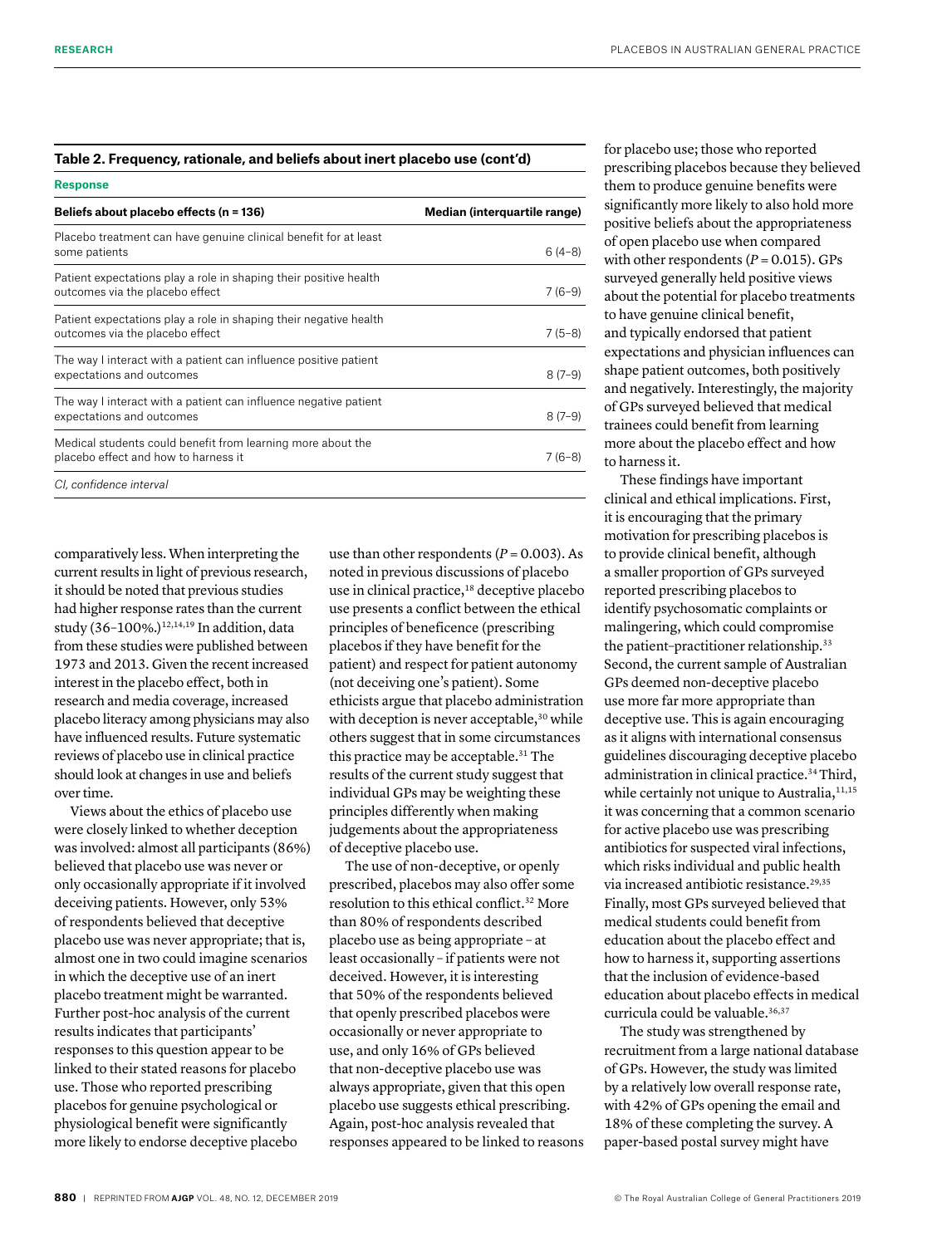secured a higher response rate, but as a result of constraints of funding and time, the decision was made to administer an online survey. This decision was in line with previous research assessing GP use of placebos in clinical practice.14 GP responses are generally low owing to frequent study participation requests and heavy workloads. Although rates can range from almost zero  $(0.1\%)$ <sup>31</sup> to almost all invited respondents  $(96\%)$ ,<sup>32</sup> many studies report response rates of approximately 30%.38 The relatively low response rate in the current study may limit the generalisability of the findings to all GPs in Australia. Respondents may have differed

**Table 3. Active treatment given solely or primarily to enhance patient expectations**

| Frequency of use (n = 136)         | n (%; 95% CI)     |
|------------------------------------|-------------------|
| Never used                         | 31 (23%; 17, 31)  |
| Used at least once                 | 105 (77%; 69, 83) |
| At least once/week                 | 22 (16%; 11, 23)  |
| At least once/month                | 33 (24%; 18, 32)  |
| At least once/year                 | 32 (24%; 17, 31)  |
| Less than once/year                | 18 (13%; 8, 20)   |
| Most common condition ( $n = 72$ ) |                   |
| Viral infection                    | 28 (39%; 28, 50)  |
| Insomnia/sleep difficulty          | 15 (21%; 13, 32)  |
| Pain-related condition             | 12 (17%; 10, 27)  |
| Fatigue                            | $6(8\%; 4, 17)$   |
| Depression                         | 4 (6%; 2, 14)     |
| Anxiety/distress                   | 4 (6%; 2, 14)     |
| Cramps                             | 3 (4%; 1, 12)     |
| Cough                              | 3 (4%; 1, 12)     |
| Other                              | 8 (11%; 5, 21)    |
| Most common treatment (n = 71)     |                   |
| Antibiotics                        | 30 (42%; 31, 54)  |
| Vitamins or minerals               | 12 (17%; 10, 27)  |
| Complementary treatments           | 7 (10%; 5, 19)    |
| Analgesics                         | $6(8\%; 4, 18)$   |
| Antidepressants                    | 3 (4%; 1, 12)     |
| Physical therapy                   | $3(4\%; 1, 12)$   |
| Cough mixture                      | $2(3\%; 0, 10)$   |
| Melatonin                          | $2(3\%; 0, 10)$   |
| Other                              | 8 (11%; 6, 21)    |
| CI, confidence interval            |                   |

from non-respondents in both knowledge and use of placebos in clinical practice; for example, GPs with greater knowledge of the placebo effect may have been more willing to complete the survey, or those who regularly prescribe placebos in clinical practice may have been reluctant to disclose this information. In addition, no demographic data were collected from non-responders, therefore it was not possible to determine how demographic characteristics might differ between responders and non-responders.

The survey was deliberately brief to minimise participant burden, and responses were predominantly in check box or Likert-type scale form. However, this leaves some unanswered questions, including whether GPs who reported placebo use in clinical practice did so with deception, whether deception is deemed necessary to elicit placebo effects, why active placebos are used more often that inert placebos and whether physicians' reasons for prescribing active versus inert placebos differ. For example, GPs may face requests from patients for active but inappropriate treatments, and may prescribe such treatments to act as active placebos because of time pressure or the desire to avoid difficult interactions. Future research – both quantitative and qualitative – should address such questions. The survey design may also have contributed to response bias: the survey required GPs to retrospectively recall placebo use over time, and the use of pre-populated lists, in addition to the inclusion of 'prescribing antibiotics for a viral infections or herbal treatments for mild sleep problems' as examples in the definition of active placebos, may have shaped participants' responses. Research using, for example, brief daily survey methods could be usefully employed to obtain a more accurate assessment of placebo use in general practice.

# **Conclusion**

Most Australian GPs surveyed have used a placebo in practice, with active placebos more commonly used than inert placebos. Consistent with international guidelines, most GPs endorse the use of placebos only when administered without